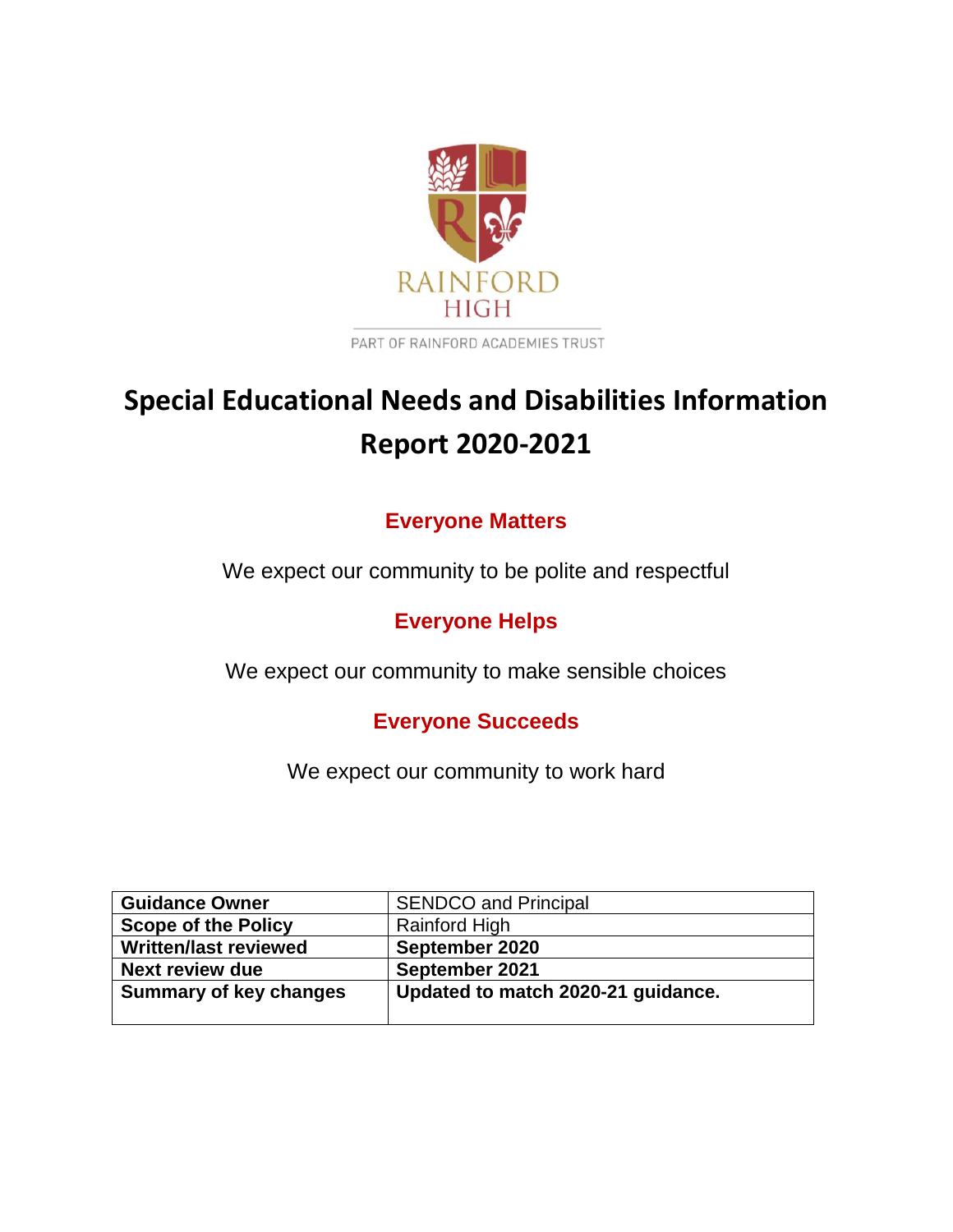| <b>School Name and Address</b>     | Rainford High             |
|------------------------------------|---------------------------|
| <b>Web Address</b>                 | www.rainford.org.uk       |
| <b>Telephone Number</b>            | 01744 885914 ex 161       |
| Age range of School                | Mixed sex 11-18           |
| Specialise in a particular type of | <b>No</b>                 |
| <b>SEN</b>                         |                           |
| Name and Contact details of        | Joanne Burgess            |
| <b>SENCO</b>                       | j.burgess@rainford.org.uk |
|                                    | 01744885914 EX 161        |

#### **1. How are Special Educational Needs defined?**

By SEN/D we mean a learning difficulty or a disability that prevents, hinders or inhibits a student from accessing our facilities and resources, limits progress or opportunities and constitutes a significant difficulty. Sensory and physical impairments, specific learning difficulties such as dyslexia and dyspraxia, conditions like diabetes, epilepsy, ADHD and some complex behavioral, emotional or social difficulties and Autistic Spectrum Disorder and mental health disorders are among the disabilities that might be classed as SEN/D and may need extra support to progress and take a full part in school life.

Special educational provision means interventions which are additional to or different from that made for other students. We escalate and involve experts as needed to ensure progress as part of a graduated response, in line with the SEN Code of Practice.

We follow DfE guidance when we review progress, update targets, and define, manage and map special provision [https://www.education.gov.uk/schools/pupilsupport/sen.](https://www.education.gov.uk/schools/pupilsupport/sen)

#### **2. How will the school know if my child needs extra help?**

Many students with SEN/D will have had formal assessments or diagnoses at primary school. Our Learning Support team works closely with primary feeder schools and liaises with them to help identify students with special needs who will be coming to Rainford. This is so relevant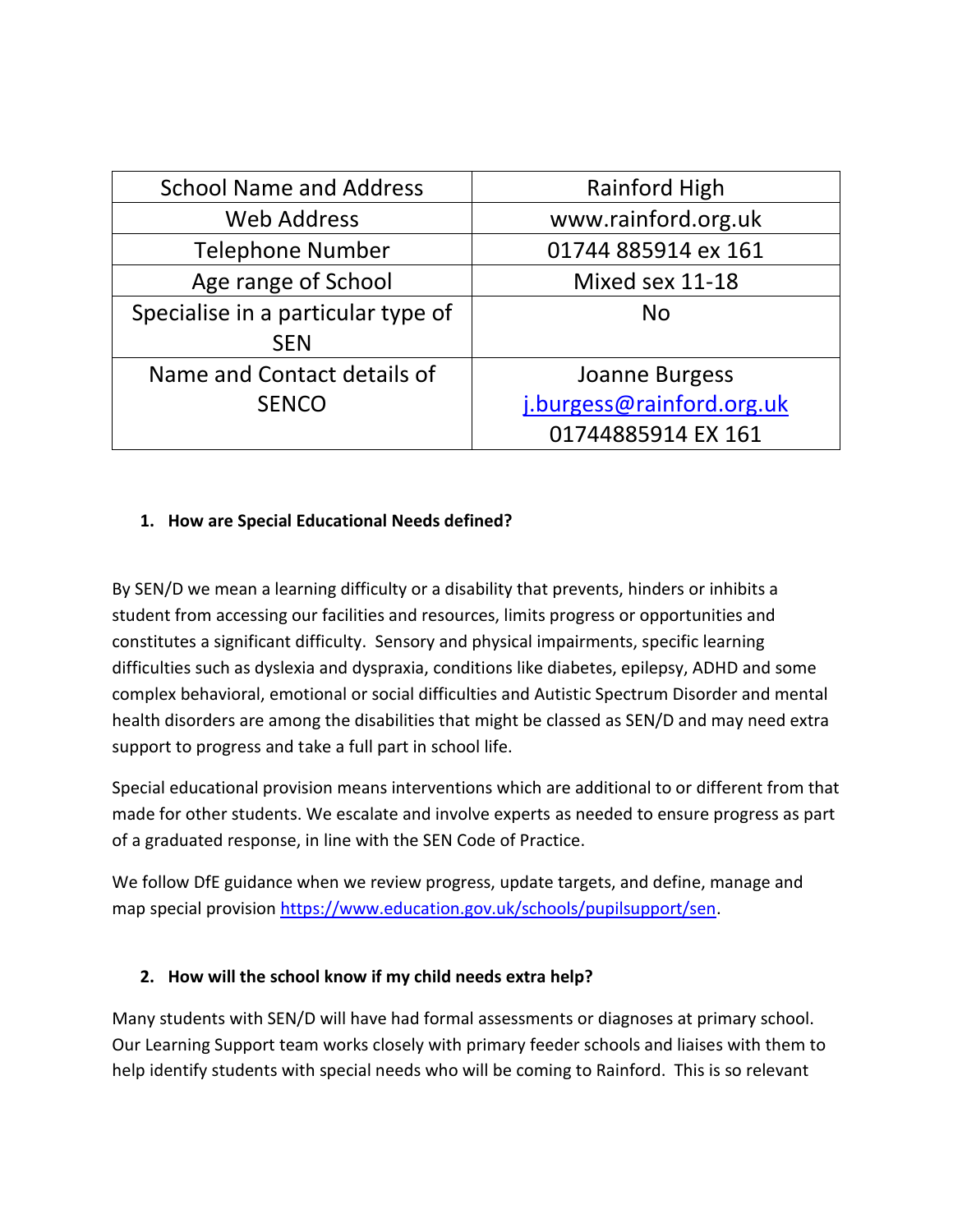data can be shared ready for students starting at our school. Students and their class teachers are visited in Year 6 so pupils make a smooth transition to Rainford.

In some cases a student without previously identified SEN/D will not make adequate progress, or teachers may consult the SENCo about other concerns. The Learning Support Team will arrange monitoring, assessment and observation as needed, and if appropriate will arrange for further testing or referrals. All students are assessed using standardised reading and CAT's tests on entry. Any mid-year transfers are tested on the week of arrival. Updates are made annually or more frequently if indicated. The school will refer to external agencies for assessment or diagnosis as appropriate following consultation with parents/ carers.

If parents have any concerns they can raise these by contacting the SENCo or pastoral team at any time.

## **3. Who is the best person to talk to about my child's difficulties with learning/SEN?**

There is a team of staff that can be spoken to about your child's difficulties. The main person to contact would be the SENCo whose contact details are above. There are plenty of other staff you can contact with concerns or queries. e.g. Form tutors, pastoral leaders, teachers and progress leaders. Staff can be contacted by email or telephone

We have a team of experienced TA's who work with different pupils for differing amounts of time depending on need. The hours and type of extra support pupils receive will depend on teacher's assessment, baseline assessments, primary school information and discussions with the student.

The Trustees regularly request updates and question the progress of the school and pupils. Governor's meetings are held weekly. Trustees also have drop in days around the school to support us moving forward.

Through regular assessment in each curriculum area the effectiveness of the support and provision provided can be monitored for each student. Additional testing, for example reading age, will also be used as appropriate depending on the individual needs of the student. The school values the opinions of students and regular discussions with individual and groups of students will also be used to assess the effectiveness of provision. The views of parents are also invaluable and parents are encouraged to provide constructive feedback through questionnaires.

#### **4. How will I know how the school can support my child?**

All pupils in the school get a progress update 3 times a year were staff will report on pupils engagement with learning, engagement with homework and will give a national curriculum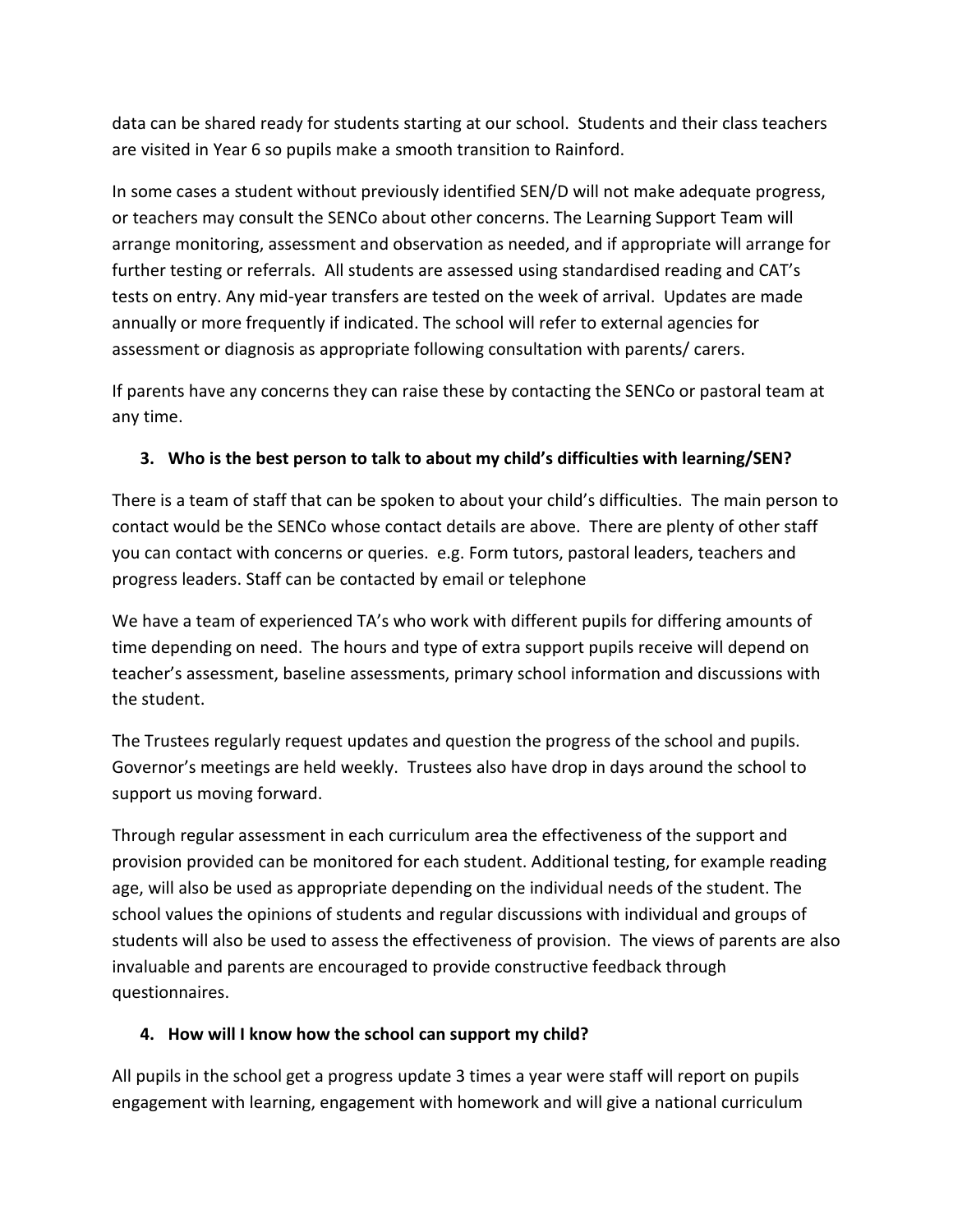level of were that child is working at that time. There are also parents evenings once a year were parents have the opportunity to talk to all class teachers.

The progress data is monitored by class teachers, heads of departments, progress leaders, pastoral leaders and the SENCO to make sure pupils are achieving their expected progress. Aspirational targets are set for every student based on their individual KS2 SAT performance data.

If pupils are on the SEN register there will be a parent drop in event were pupils and parents can attend to talk to the SENCo and the learning support team about their concerns or get advise on any issues.

All pupils will be issued with a school planner were they can record homework, track their progress and set themselves weekly targets.

## **5. How will the curriculum be matched to my child's needs?**

At Rainford quality first teaching is how all pupils will be taught. Classroom based support and intervention can take place in one to one, small group or whole class settings. Subject based intervention is usually provided by subject specialist staff. Classroom based support is available through a team of experienced Teaching Assistants. Intervention can take place before, during or after the school day. Literacy intervention is available through timetabled lessons and activities, and is a priority of the school designed to promote independent learning and curriculum access. There are laptops available in school to enhance the learning process, and to assist identified students with handwriting and recording difficulties. There is a range of equipment available within school for students with visual difficulties. School will consult staff from a variety of external agencies to advice and support across the range of SEND.

# **6. How will I know how my child is doing?**

All EHCP's are reviewed on an annual basis. Reviews are carried out in line with statutory guidance for reviews. Advice is provided by the school, external agencies, the student and the parent/career. Documentation is shared in advance, and meetings held at mutually agreed times. Summary advice is send to the LEA, the parent/carer and school. Students are always encouraged to participate in their meeting.

Progress of other students with SEN support needs is monitored termly in line with school assessment procedures. Internal tracking systems are used to highlight progress of individuals as well as identified groups. Progress data is shared with parents three times each year, in written format as well as face to face at parent's evenings.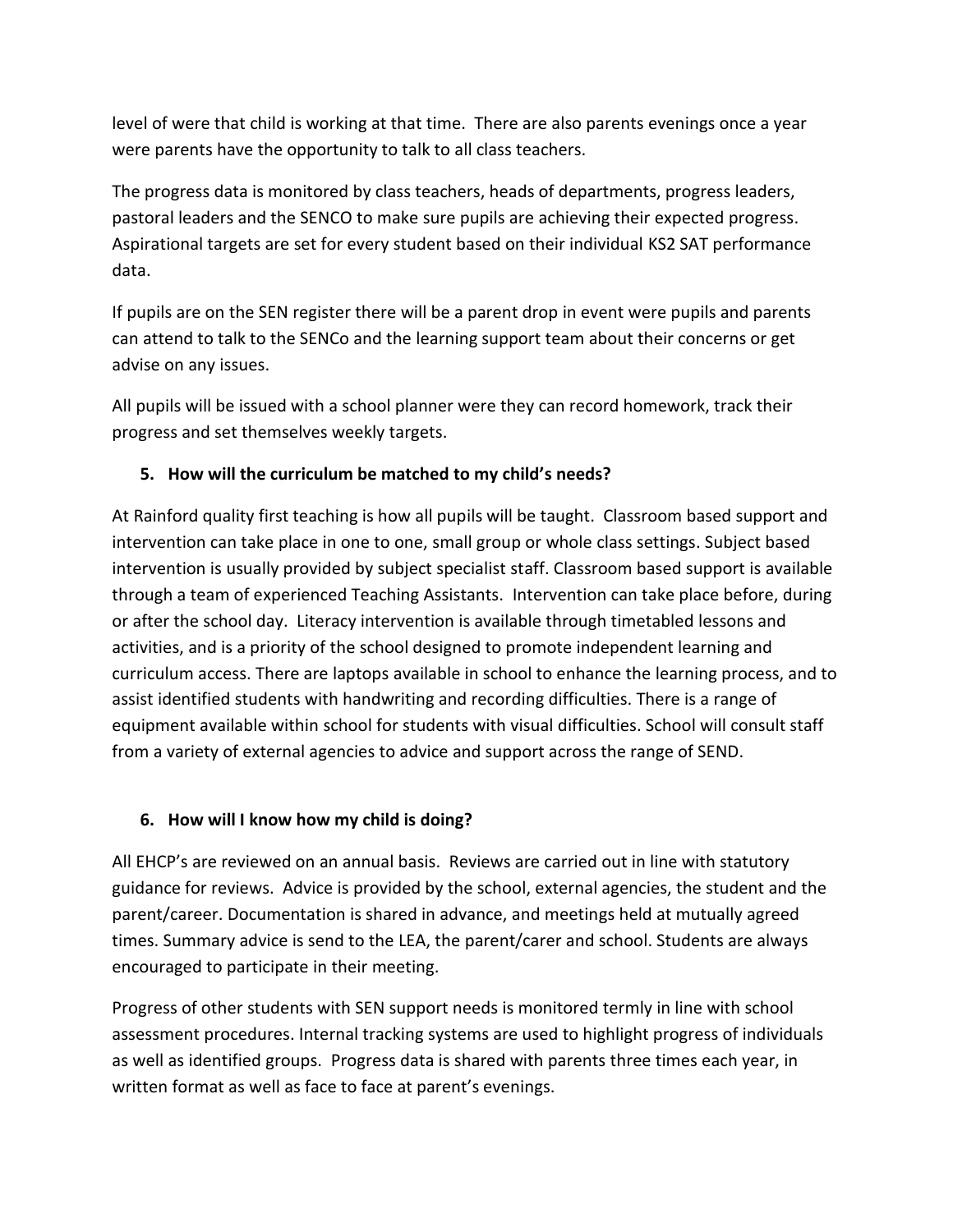There are also termly SEN drop in sessions available for any parent or carer wishing to talk to the learning support team. The SENCo is available to discuss individual students at any point, usually by appointment, to ensure privacy and confidentiality.

The effectiveness of our provision is measured in the progress that individuals and groups of students make over time. The school is required to measure progress using nationally agreed standards and criteria, as well as progress in individual social, emotional or behavioral targets.

#### **7. How will the school help me support my child's learning?**

All pupils in the school get a progress update 3 times a year were staff will report on pupils engagement with learning, engagement with homework and will give a national curriculum level of were that child is working at that time. There are also parents evenings once a year were parents have the opportunity to talk to all class teachers.

If pupils are on the SEN register there will be a drop a parent drop in event were pupils and parents can attend to talk to the SENCo and the learning support team about their concerns or get advise on any issues. The SENCo will always be happy to arrange a meeting to discuss pupil's progress or any concerns there may be. The SENCO can be contacted by phone or email. A termly learning support update is also sent to parents to give feedback in interventions and support.

# **8. What support will be available for my child's overall wellbeing?**

The school does not have any health or therapist in residence permanently. We have a therapist on site 1 day per week. Any service can make an appointment to visit a child on site, with parental permission and subject to the school safeguarding protocols. There are regular visits from the school nurse, who has drop in sessions, Speech and Language services, CAMHS workers, Educational Psychology Service.

School does have a wellbeing/sensory room that can be accessed by pupils during the day if needed.

Medicines are locked away in the key stage offices and are administered by the pastoral staff when needed. The school nurse will write a care plan with parents and child if needed.

Inclusion unit (EMC) is available for any pupils who aren't getting things right in school. This is a chance to stay in school but be out of circulation and reflect but keep up to date with work.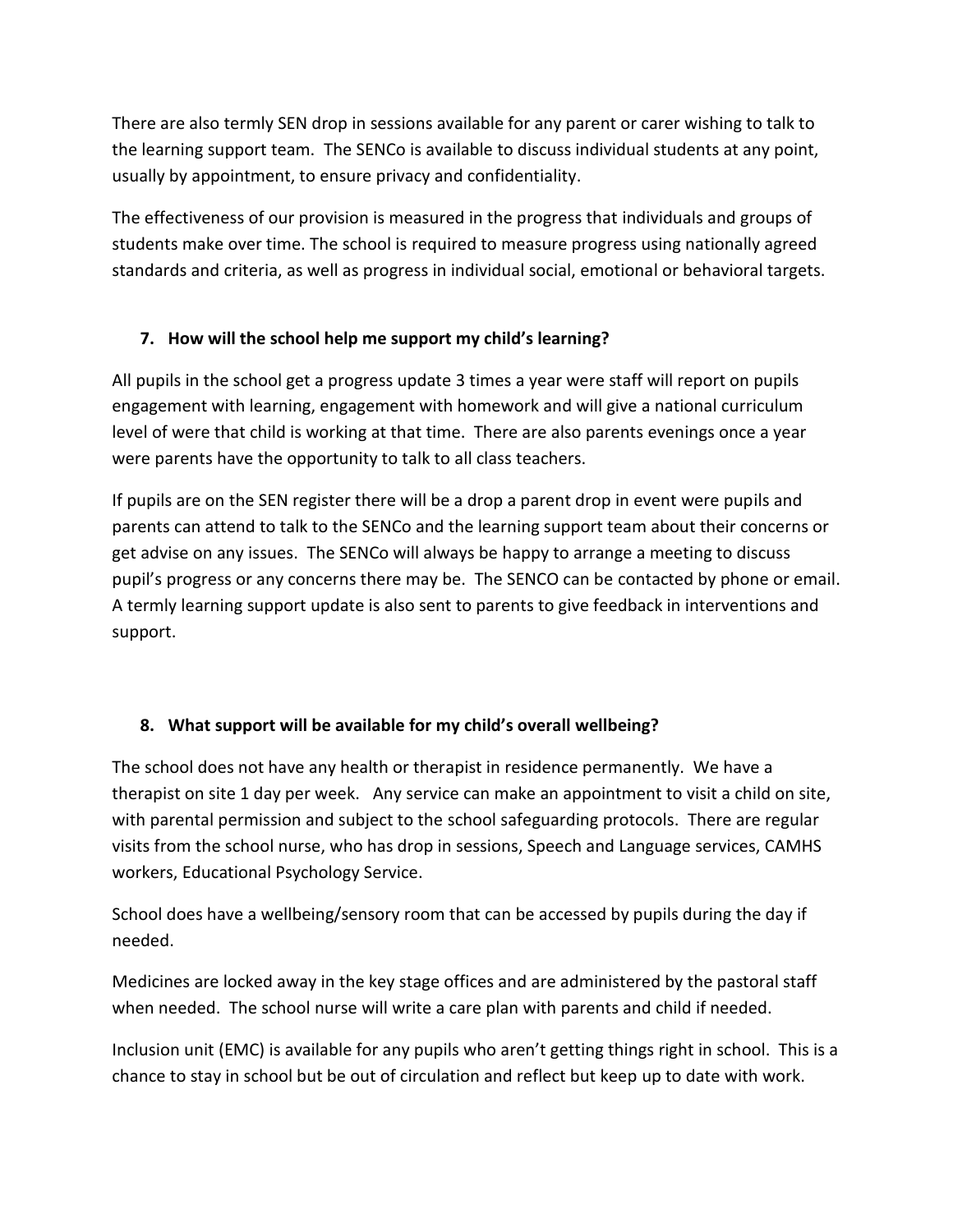Pupil voice is very important at Rainford and pupils are asked to contribute to school councils and questionnaires regularly.

#### **9. What happens if my child has a high level of need?**

Support staff and teachers will be given specific training by relevant agencies. There will be a close liaison with parents, agencies, teachers, SENCO and TA's to ensure that all needs are catered for effectively. Pupil support plans/IEP's will be written and reviewed regularly with all parties concerned.

Were technology can be used to support need this is also something that will be looked in to.

#### **10. What specialist services and expertise are available at Rainford High?**

We are very lucky at Rainford to have 2 HLTA's who are specialists in literacy and numeracy catch up.

We have a base staffed by TA's for vulnerable pupils who don't want to be in main circulation before school and at breaks and lunchtimes.

TA's offering communication skills groups, life skills groups, ASD specific interventions.

Pastoral teams and TA's offer mentoring.

School nurse offers advice and drop in sessions.

# **11. Are staff that support children with SEND in Rainford provided with appropriate training?**

Specialist nurses and agencies are able to provide advice and strategies to teaching staff and TA's for teaching and supporting pupil's students with SEND and medical conditions.

# **12. How will my child be included in activities outside of the classroom, including school trips?**

All pupils are given the opportunity to take part in school trips but there will be criteria on behavior and attendance that pupils will have to meet to be allowed to attend end of year reward trips.

Rainford has numerous extra-curricular activities such as sports; music and Duke of Edinburgh to name just a few all pupils have the opportunity to take part in these.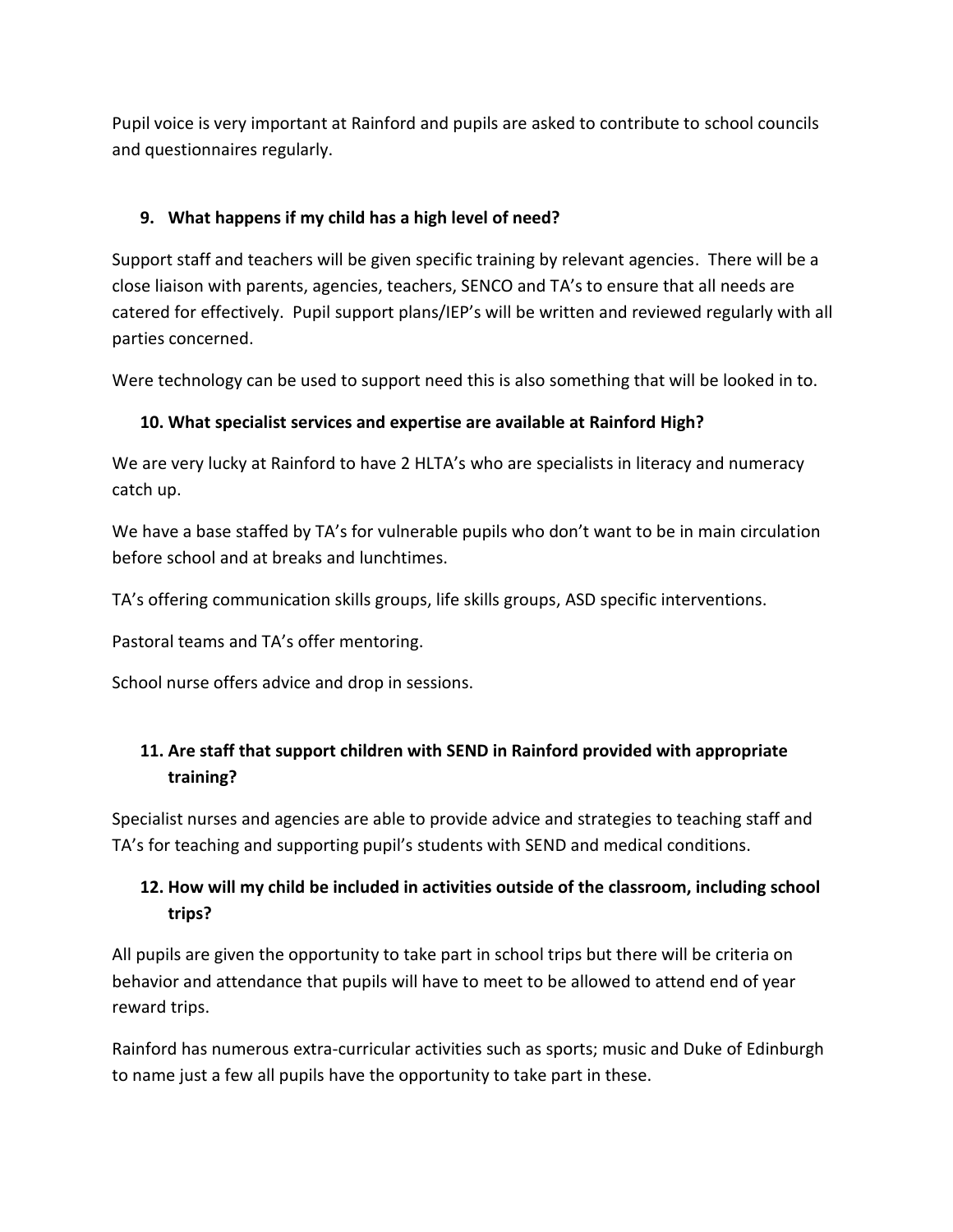#### **13. How accessible is the school environment?**

With Rainford being a new building in 2013 it is all very accessible. The buildings are spread over 3 floors and there are 4 disabled lifts. All parts of the building are accessible. Corridors are wide but there is the potential for congestion at lesson changeover in some areas. There is a designated access parking space near the front entrance. An audit of the auditory environment has shown good acoustics in the majority of classrooms which are carpeted and have window blinds and wall displays. The dining rooms, main hall and gym areas are poor acoustically. There is disabled toilet access in every building on every floor. 2 medical rooms with hand washing facilities, a medical bed, and lockable storage area. Policies are available in a print format from school and from the website. The school does have height adjustable tables in each classroom. There are adjustable height chairs available around school. In the Food Technology area there is a height adjustable cooker and low level sink.

## **14. How will this school prepare and support my child when they are starting, leaving Rainford or moving to another year?**

When pupils move from primary school to Rainford. Visits to the primaries are carried out by the SENCo, the progress leader and the pastoral team. Here information is gathered on all pupils that will be coming to Rainford. All pupils will be invited to a transition day and more vulnerable pupils will be invited to attend some extra transition mornings were resources will be made to support their transition. An afternoon tea will also be arranged for parents/guardians and pupils to attend were pupils can meet pupils; parents can meet parents and ask any questions of the SENCo and learning support team.

Pupil's transition from KS3 to KS4 will be put on a pathway with options suited for them. All pupils will be invited to attend an options evening were they have the opportunity to discuss options with class teachers. A meeting will be arranged for pupils and parents to speak to a member of staff regarding their options and advise accordingly. Careers and options advice are also given by Connexions.

For KS4 in to KS5 open evenings are available and all pupils attend an open day depending on what path they chose to take post 16.

#### **15. What is my child needs transport to and from school?**

A meeting would be arranged between keyworker and parent/guardian to discuss possible transport arrangements to assess what the school can offer.